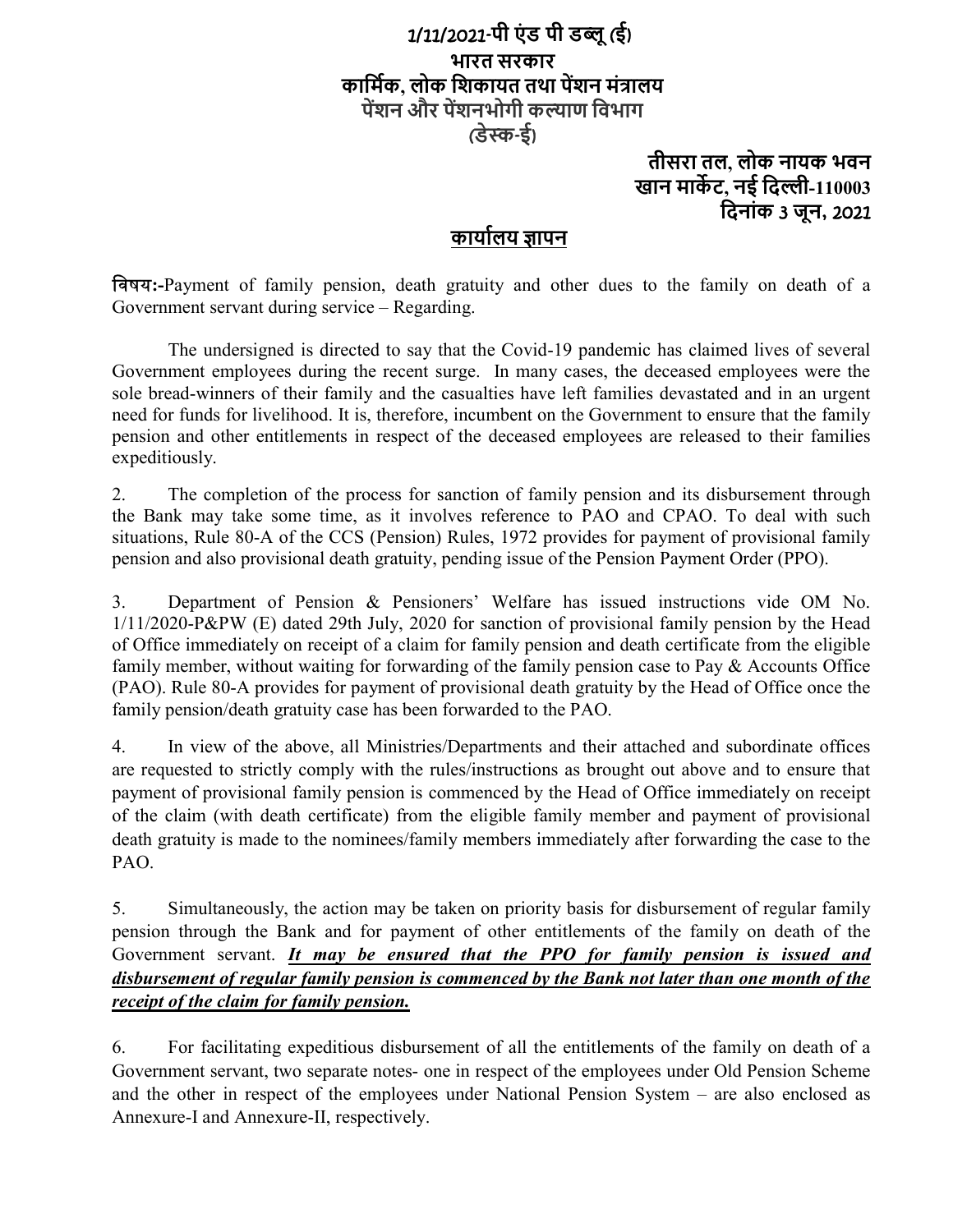7. All Ministries/Departments and their attached and subordinate offices will submit a monthly statement on  $5<sup>th</sup>$  of every month to the Secretary of the Administrative Department in the following format:

| Name                       |                              |                             | $\&$ Date on which Date on which Date on which Reasons for the |                 |
|----------------------------|------------------------------|-----------------------------|----------------------------------------------------------------|-----------------|
| Designation of provisional |                              | <b>PPO</b> was issued other |                                                                | delays, if any, |
|                            | Government   family pension  |                             | entitlements                                                   | and remedial    |
|                            | servant died and provisional |                             | were paid                                                      | action taken to |
| since 1.1.2020             | gratuity<br>were             |                             |                                                                | avoid delays in |
|                            | sanctioned                   |                             |                                                                | future          |
|                            |                              |                             |                                                                |                 |

8. A consolidated statement in respect of the Ministry/Department and its attached and subordinate offices may be sent by each Ministry/Department to this Department by 10th of each month.

 (संजय शंकर) भारत सरकार के उप सिचव टेलीफोन-24644632

TO

- 1. Secretaries of All Ministries/Departments.
- 2. Chairman, Railway Board,
- 3. Secretary D/o Posts, Secretary Telecom,
- 4. Secretary, Ministry of Defence
- 5. Secretary, Department of Financial Services
- 6. O/o Controller General of Accounts
- 7. O/o Comptroller and Auditor General of India
- 8. CMDs of All Public Sector/Pension Disbursing Banks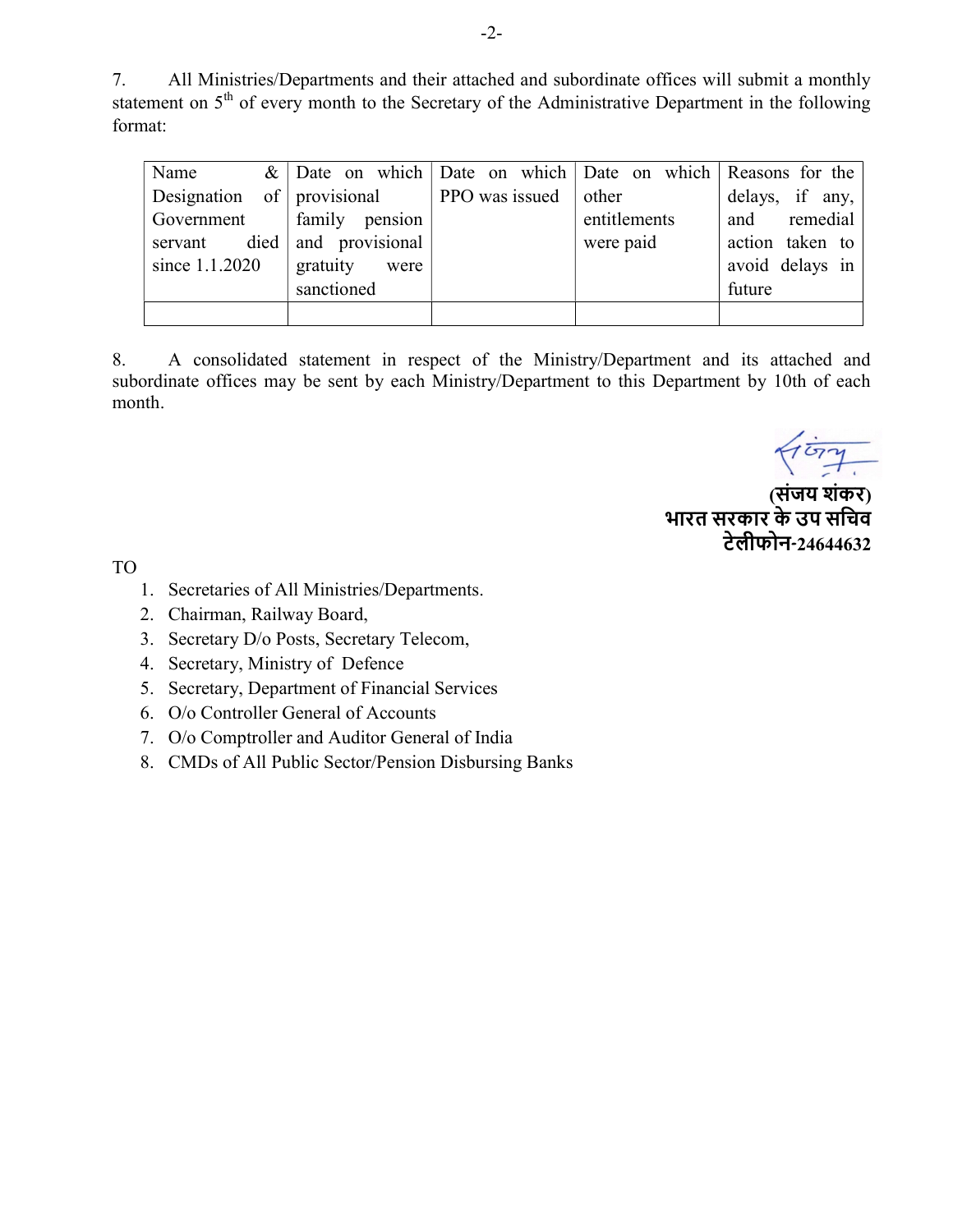## ENTITLEMENTS OF FAMILY ON DEATH OF A GOVERNMENT SERVANT DURING **SERVICE**

### (1) Entitlements of family on death of a Government servant under Old Pension Scheme

#### A. Family Pension :

Amount : 50% of last pay for a period of 10 years from the date following the date of death. Thereafter  $\omega$  30% of last pay.

(Enhanced family pension  $@50\%$  of pay is payable for 10 years in all cases without reference to the length of service of the deceased employee, as per amended Rule 54(3))

Eligibility of family members: : Family pension will be paid to members of family in the following order:;-

| Sl.            | Eligible family member                                           | Conditions of eligibility               |
|----------------|------------------------------------------------------------------|-----------------------------------------|
| No.            |                                                                  |                                         |
| $\mathbf{1}$   | Spouse of the deceased Government servant                        | For life or remarriage.                 |
| $\overline{2}$ | In the absence of spouse, unmarried dependant* son               | Till (i) attaining the age of 25        |
|                | or unmarried dependant* daughter below the age of                | years or (ii) marriage or (iii)         |
|                | 25 years.                                                        | earning livelihood,<br>start            |
|                | (Eldest child shall be eligible first. Other(s) will be          | whichever is the earliest               |
|                | eligible only after elder child becomes ineligible.)             |                                         |
| 3              | In the absence of $(1)$ and $(2)$ above, dependant <sup>**</sup> | For life or till starts earning         |
|                | child suffering from a mental or physical disability             | livelihood.                             |
| $\overline{4}$ | In the absence of $(1)$ , $(2)$ and $(3)$ above, dependant*      | Till (i)marriage/ re-marriage           |
|                | unmarried/widowed/divorced daughter (without age                 | (ii)<br>starts<br>earning<br>$\alpha$ r |
|                | limit) (Eldest daughter shall be eligible first)                 | livelihood, whichever<br><b>1S</b>      |
|                |                                                                  | earlier                                 |
| 5              | In the absence of $(1)$ , $(2)$ , $(3)$ and $(4)$<br>above,      | For life or till<br>start earning       |
|                | dependent* parents (Mother first)                                | livelihood                              |
| 6              | In the absence of (1), (2), (3), (4) and (5) above,              | For life or till starts earning         |
|                | dependent** sibling suffering from a mental or                   | livelihood                              |
|                | physical disability                                              |                                         |

\*A child (other than a child suffering from a mental or physical disability) and parents shall be eligible, if their income from other sources is less than the minimum family pension (i.e. Rs. 9000/ p.m.) plus dearness relief thereon.

\*\*A child or sibling suffering from a mental or physical disability shall be eligible if their overall income from other sources is less than the entitled family pension admissible on death of Government servant plus dearness relief thereon.

Documents required to be submitted by the claimant for family pension: (i) Application in Form 14, (ii) a copy of death certificate, (iii) proof of relationship, (iv) proof of date of birth, (v) copy of first page of the Pass Book, (vi) copy of PAN card. (vii) Specimen signature and (viii) PP size photographs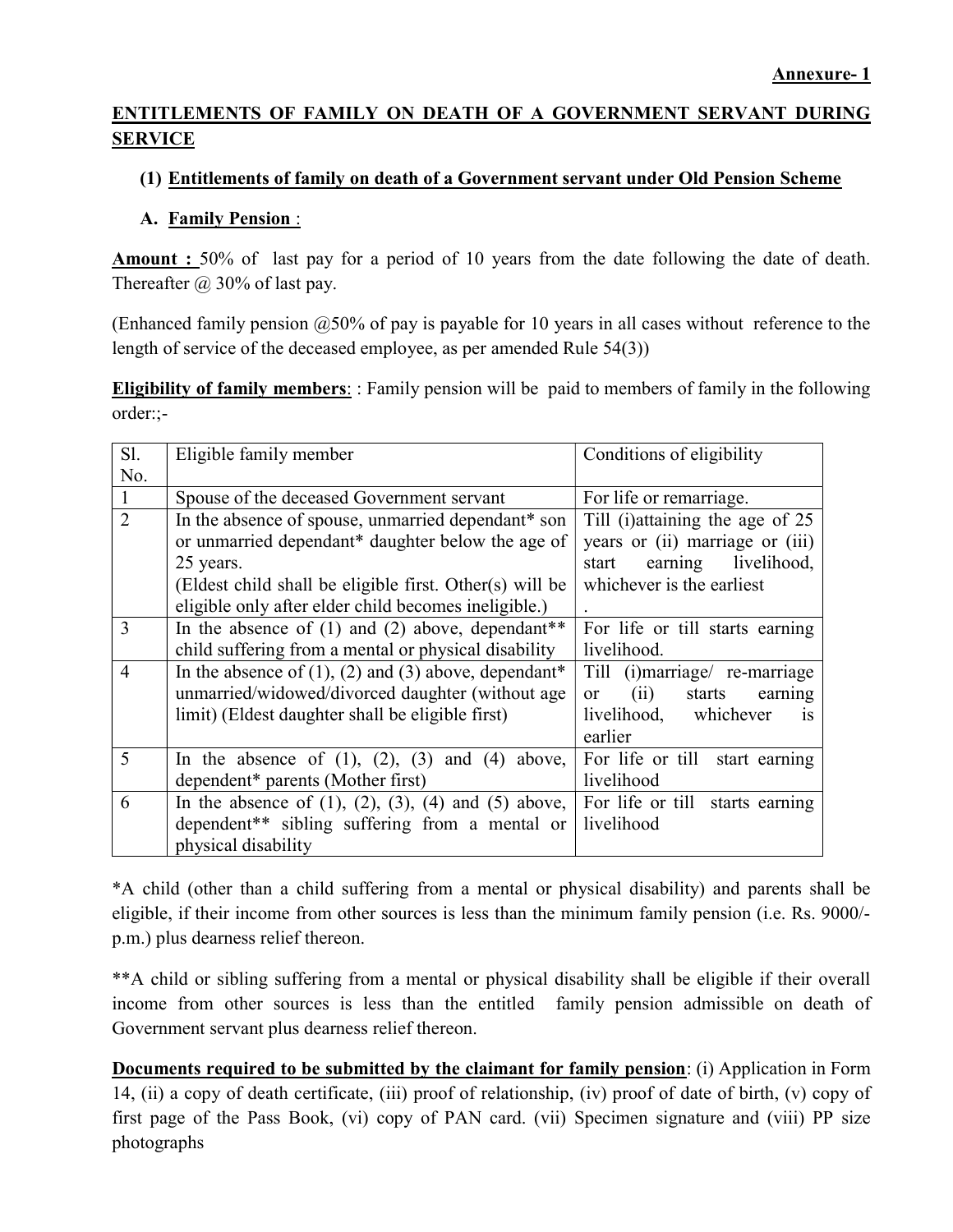#### Action to be taken By HOO:

- Sanction provisional family pension to eligible family member immediately on receipt of claim, without waiting for forwarding of case to PAO or authorisation by PAO. (Department of Pension & Pensioners' Welfare's OM No. 1/11/2020-P&PW (E) dated 29th July, 2020)
- Separately, process the case for family pension and death gratuity in Bhavishya and forward the case to PAO in Form 18 along with other documents for further processing/authorisation. (Rule 80)
- Government dues such as HBA, licence fee, etc. are to be recovered from death gratuity.

## B. Death Gratuity:

| Length of qualifying service                         | <b>Rate of death gratuity</b>                                                                                                            |
|------------------------------------------------------|------------------------------------------------------------------------------------------------------------------------------------------|
| $(i)$ Less than 1 year                               | 2 times of emoluments.                                                                                                                   |
| $(iii)$ One year or more but less than 5 years       | 6 times of emoluments.                                                                                                                   |
| $(iii)$ 5 years or more but less than 11 years       | 12 times of emoluments.                                                                                                                  |
| $\vert$ (iv) 11 years or more but less than 20 years | 20 times of emoluments                                                                                                                   |
| $(v)$ 20 years or more                               | Half of emoluments for every<br>completed six-monthly period of<br>qualifying service subject to a<br>maximum of 33 times of emoluments. |

#### Maximum amount of death gratuity : Rs. 20 lakh.

#### Eligibility:

- Gratuity is to be paid to the family member(s)/person(s) in whose favour a valid nomination exists. If there are more than one nominee, amount of gratuity shall be shared by all nominees as specified in the nomination.
- If a nominee has pre-deceased the Government servant, then the gratuity is to be paid to the alternate nominee(s), if any, mentioned in the nomination form.
- If there is no nomination or the nomination made does not subsist, the amount of gratuity is to be equally shared among spouse, son(s), unmarried daughter(s) and widowed daughter(s).
- If none of these family members is available, the amount of gratuity is to be equally divided among other family members, i.e. father, mother, married daughters, brothers below 18 years, unmarried/widowed sisters and children of a pre-deceased son.
- Succession certificate is not to be asked for unless there is no valid nomination and also none of the family members mentioned above is available.

Documents required to be submitted by the claimant for gratuity : (i) Application in Form 12, (ii) Death certificate, (iii) copy of PAN card, (iv)copy of first page of bank pass book and (v) proof of relationship.

## Action By HOO:

- Process the case for death gratuity (along with family pension) in Bhavishya and forward the case to PAO in Form 18 along with other documents for further processing/authorisation.
- Sanction provisional death gratuity in accordance with Rule 80-A, after forwarding the case to PAO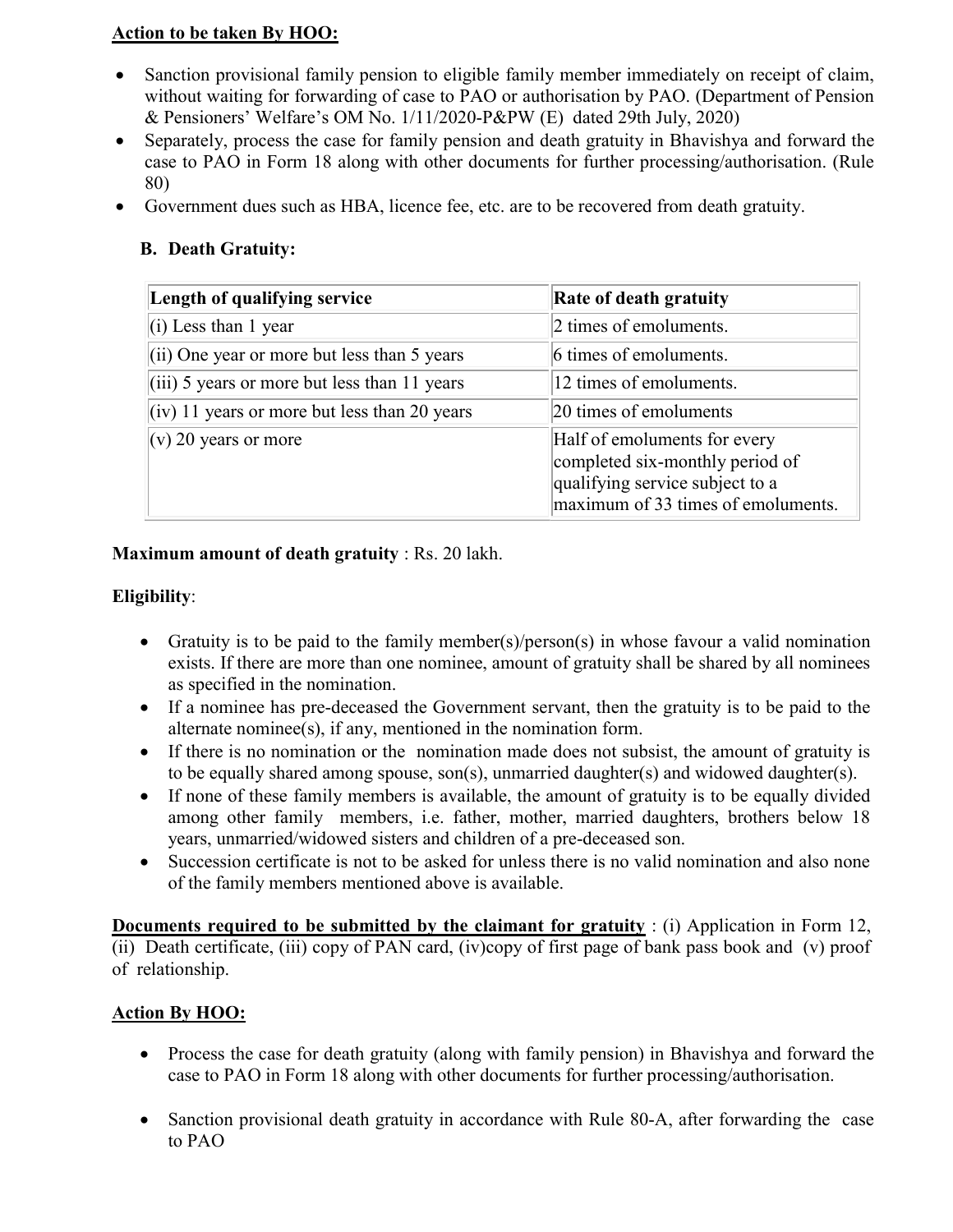## C. Cash equivalent of leave salary (Leave Encashment)

As per Rule 39-A of CCS (Leave) Rules, 1972, cash equivalent of leave salary for earned leave not exceeding 300 days is payable to the family. If the earned leave in the credit of the deceased Government servant is less than 300 days, half pay leave is encashed to the extent the earned leave is short of 300 days.

**Eligibility** : One of the available family members in this order  $\rightarrow$  Spouse, eldest surviving son, eldest surviving unmarried daughter, eldest surviving widowed daughter, father/mother, eldest surviving married daughter, eldest surviving brother below the age of eighteen years, eldest surviving unmarried sister, eldest surviving widowed sister; eldest child of the eldest predeceased son.

Leave encashment is processed/sanctioned by HOO on receipt of death certificate without seeking any application for this purpose.

## D. Central Government Employees Group Insurance Scheme (CGEGIS)

Amount : In addition to the amount standing in the Savings Fund of CGEGIS, an amount of Rs. 1,20,000, Rs. 60,000/- and Rs. 30000/- is paid to the family of the deceased employee belonging to Group A, Group B and Group C, respectively.

## Eligibility of family members:

- CGEGIS amount is payable to family member(s)/person(s) in whose favour a valid nomination exists.
- In the absence of a nomination, the amount is paid to the family members eligible as per the rules applicable for payment of death gratuity.
- The claim for CGEGIS is processed/sanctioned on receipt of death certificate without seeking any application for this purpose.

## E. General Provident Fund (GPF)

- On receipt of the death certificate, the balance in the GPF account of the deceased Government is sanctioned to the family member(s)/person(s) in whose favour a valid nomination exists. In the absence of a nomination, GPF balance is paid to the family members eligible as per GPF Rules.
- As per the Deposit Linked Insurance Scheme under Rule 33-B of the GPF Rules, in addition to the GPF balance, an additional amount equal to the average balance in the GPF account during the 3 years immediately preceding the death of the Government is also paid, subject to the conditions that the balance at the credit did not, at any time during the three years preceding the month of death, fall below the limits mentioned in Rule 33-B.
- The additional amount to be paid shall not exceed Rs. 60,000/-.
- The claims for GPF/DLIS are to be processed/sanctioned by the office on receipt of death certificate.